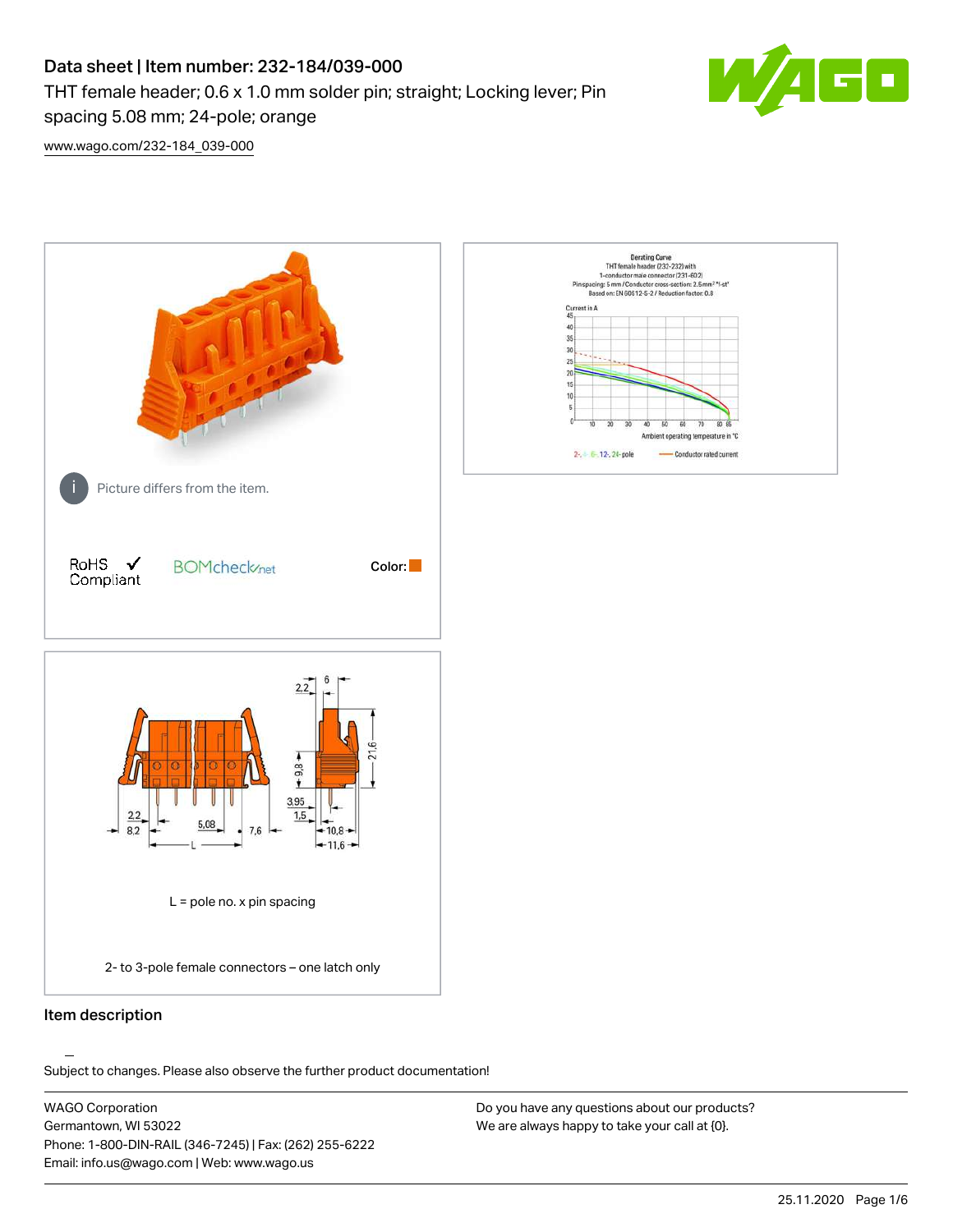

- $\blacksquare$ Horizontal or vertical PCB mounting via straight or angled solder pins
- $\blacksquare$ For board-to-board and board-to-wire connections
- Touch-proof PCB outputs  $\blacksquare$
- П Easy-to-identify PCB inputs and outputs
- П With coding fingers

#### Safety information 1:

The MCS - MULTI CONNECTION SYSTEM includes connectors without breaking capacity in accordance with DIN EN 61984. When used as intended, these connectors must not be connected/disconnected when live or under load. The circuit design should ensure header pins, which can be touched, are not live when unmated.

## Data Electrical data

## Ratings per IEC/EN 60664-1

| Ratings per                 | IEC/EN 60664-1                                                       |
|-----------------------------|----------------------------------------------------------------------|
| Rated voltage (III / 3)     | 320 V                                                                |
| Rated surge voltage (III/3) | 4 <sub>k</sub> V                                                     |
| Rated voltage (III/2)       | 320 V                                                                |
| Rated surge voltage (III/2) | 4 <sub>kV</sub>                                                      |
| Nominal voltage (II/2)      | 630 V                                                                |
| Rated surge voltage (II/2)  | 4 <sub>k</sub> V                                                     |
| Rated current               | 12A                                                                  |
| Legend (ratings)            | (III / 2) $\triangleq$ Overvoltage category III / Pollution degree 2 |

## Ratings per UL 1059

| Approvals per                  | UL 1059 |
|--------------------------------|---------|
| Rated voltage UL (Use Group B) | 300 V   |
| Rated current UL (Use Group B) | 15 A    |
| Rated voltage UL (Use Group D) | 300 V   |
| Rated current UL (Use Group D) | 10 A    |

## Ratings per UL 1977

| Rated voltage UL 1977    | coo V       |
|--------------------------|-------------|
| Current UL 1977<br>Rated | ، ت<br>____ |

Subject to changes. Please also observe the further product documentation!

WAGO Corporation Germantown, WI 53022 Phone: 1-800-DIN-RAIL (346-7245) | Fax: (262) 255-6222 Email: info.us@wago.com | Web: www.wago.us

Do you have any questions about our products? We are always happy to take your call at {0}.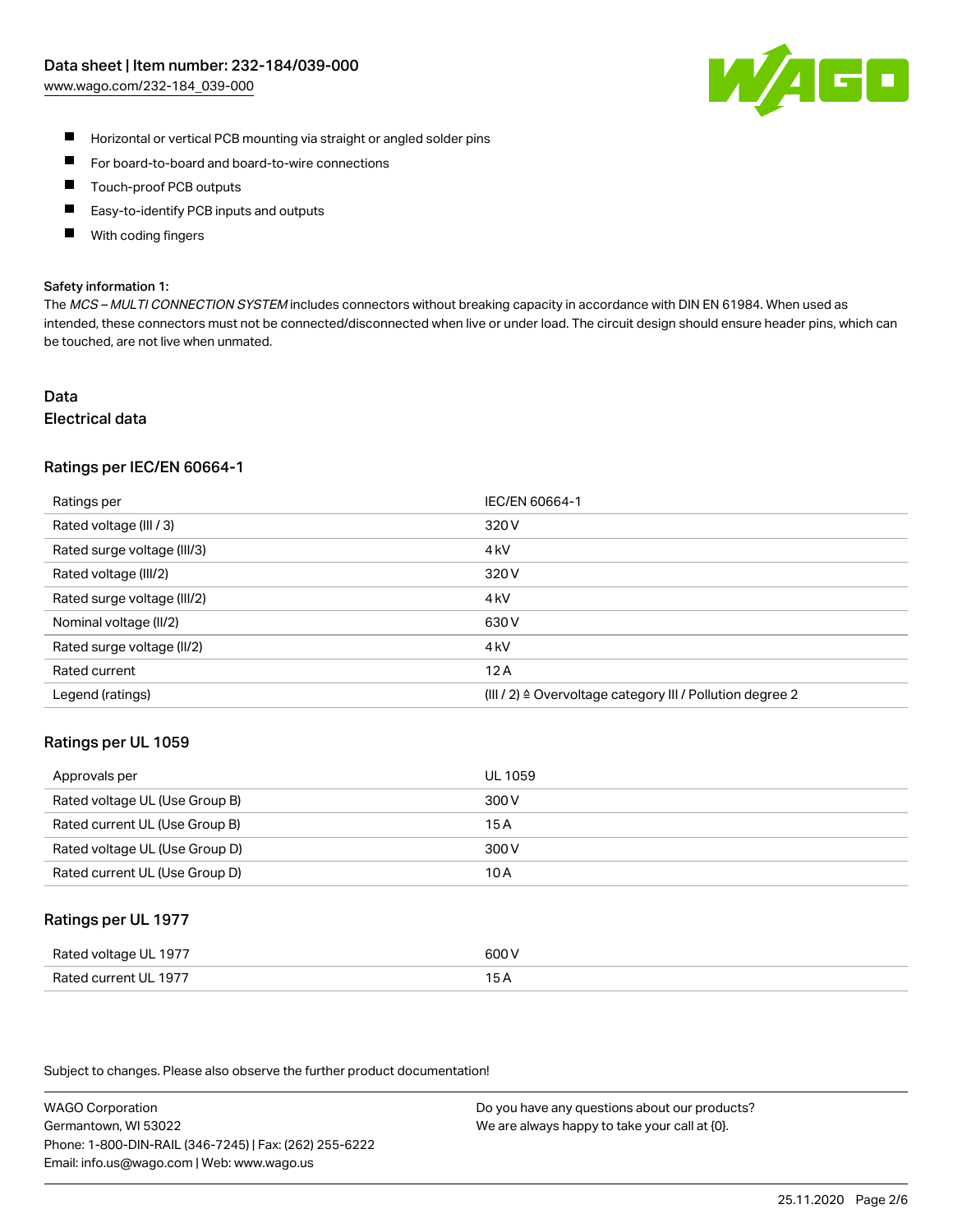

# Ratings per CSA

| Approvals per                   | CSA   |
|---------------------------------|-------|
| Rated voltage CSA (Use Group B) | 300 V |
| Rated current CSA (Use Group B) | 15 A  |
| Rated voltage CSA (Use Group D) | 300 V |
| Rated current CSA (Use Group D) | 10 A  |

# Connection data

| Pole No.                          | 24 |
|-----------------------------------|----|
| Total number of connection points | 24 |
| Total number of potentials        | 24 |
| Number of connection types        |    |
| Number of levels                  |    |

# Physical data

| Pin spacing                          | 5.08 mm / 0.2 inch         |
|--------------------------------------|----------------------------|
| Width                                | 137.72 mm / 5.422 inch     |
| Height                               | 26.6 mm / 1.047 inch       |
| Height from the surface              | 21.6 mm / 0.85 inch        |
| Depth                                | 11.6 mm / 0.457 inch       |
| Solder pin length                    | $5 \,\mathrm{mm}$          |
| Solder pin dimensions                | $0.6 \times 1$ mm          |
| Drilled hole diameter with tolerance | $1.3$ <sup>(+0.1)</sup> mm |

# Plug-in connection

| Contact type (pluggable connector) | Female connector/socket |
|------------------------------------|-------------------------|
| Connector (connection type)        | for PCB                 |
| Mismating protection               | No                      |
| Mating direction to the PCB        | 90 $^{\circ}$           |
| Locking of plug-in connection      | locking lever           |

# PCB contact

| PCB contact                         | THT                                        |
|-------------------------------------|--------------------------------------------|
| Solder pin arrangement              | over the entire female connector (in-line) |
| Number of solder pins per potential |                                            |

Subject to changes. Please also observe the further product documentation!

| <b>WAGO Corporation</b>                                | Do you have any questions about our products? |
|--------------------------------------------------------|-----------------------------------------------|
| Germantown, WI 53022                                   | We are always happy to take your call at {0}. |
| Phone: 1-800-DIN-RAIL (346-7245)   Fax: (262) 255-6222 |                                               |
| Email: info.us@wago.com   Web: www.wago.us             |                                               |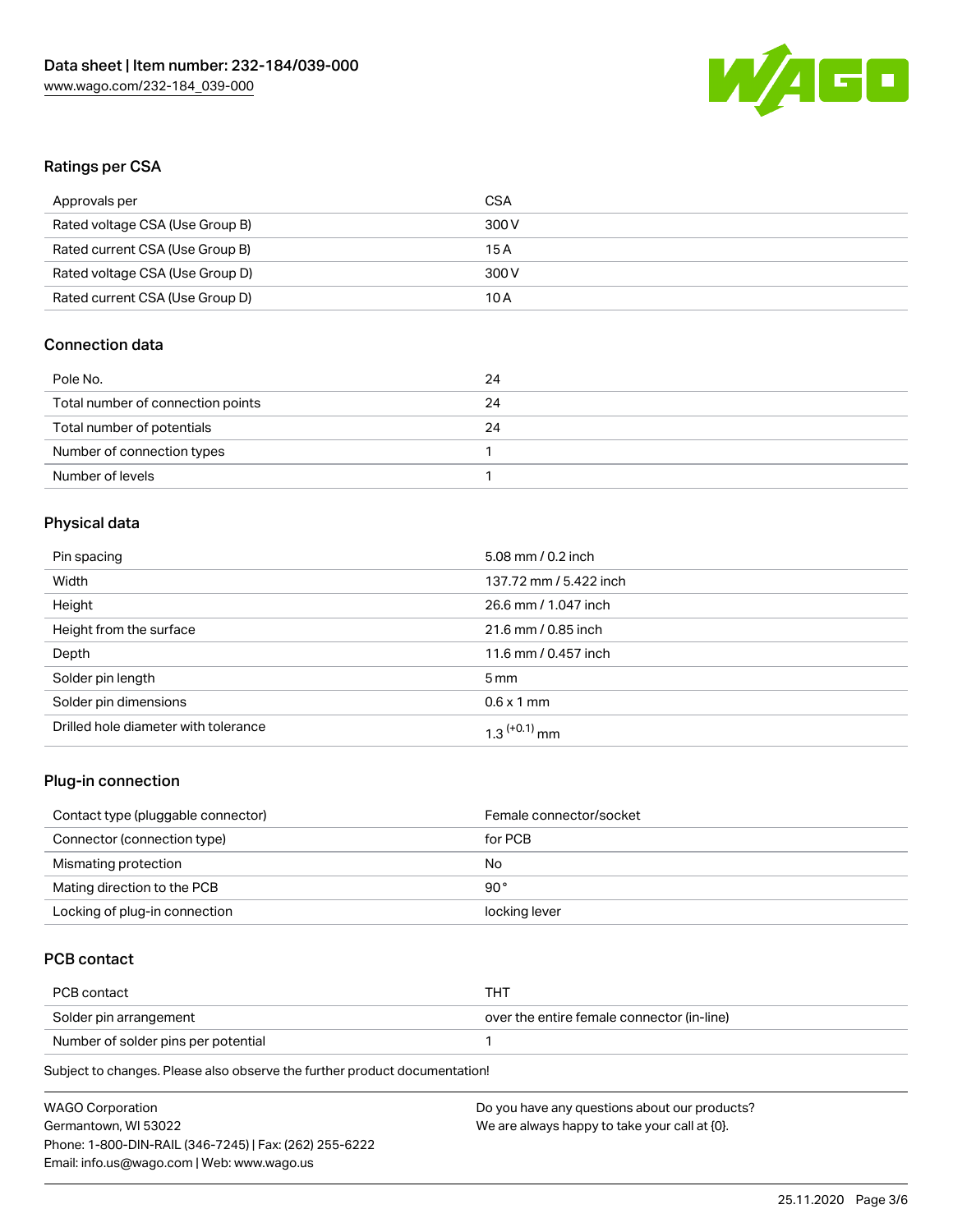

# Material Data

| Color                       | orange           |
|-----------------------------|------------------|
| Material group              |                  |
| Insulation material         | Polyamide (PA66) |
| Flammability class per UL94 | V <sub>0</sub>   |
| Contact material            | Copper alloy     |
| Contact plating             | tin-plated       |
| Fire load                   | 0.365 MJ         |
| Weight                      | 21.6g            |

#### Environmental Requirements

| Limit temperature range | $-60+85 °C$ |
|-------------------------|-------------|
|-------------------------|-------------|

# Commercial data

| Product Group         | 3 (Multi Conn. System) |
|-----------------------|------------------------|
| Packaging type        | <b>BOX</b>             |
| Country of origin     | DE                     |
| <b>GTIN</b>           | 4044918579087          |
| Customs tariff number | 85366990990            |

# Approvals / Certificates

## Ship Approvals

| Logo          | Approval                                  | <b>Additional Approval Text</b> | Certificate<br>name                |
|---------------|-------------------------------------------|---------------------------------|------------------------------------|
| ABS           | <b>ABS</b><br>American Bureau of Shipping | $\overline{\phantom{a}}$        | $19-$<br>HG15869876-<br><b>PDA</b> |
| <b>BUREAU</b> | BV<br>Bureau Veritas S.A.                 | IEC 60998                       | 11915/D0 BV                        |

#### UL-Approvals

|      |          |                          | Certificate |
|------|----------|--------------------------|-------------|
| Logo | Approval | Additional Approval Text | name        |
|      | UL       | <b>UL 1977</b>           | E45171      |

UL International Germany GmbH

Subject to changes. Please also observe the further product documentation!

| WAGO Corporation                                       | Do you have any questions about our products? |
|--------------------------------------------------------|-----------------------------------------------|
| Germantown. WI 53022                                   | We are always happy to take your call at {0}. |
| Phone: 1-800-DIN-RAIL (346-7245)   Fax: (262) 255-6222 |                                               |
| Email: info.us@wago.com   Web: www.wago.us             |                                               |
|                                                        |                                               |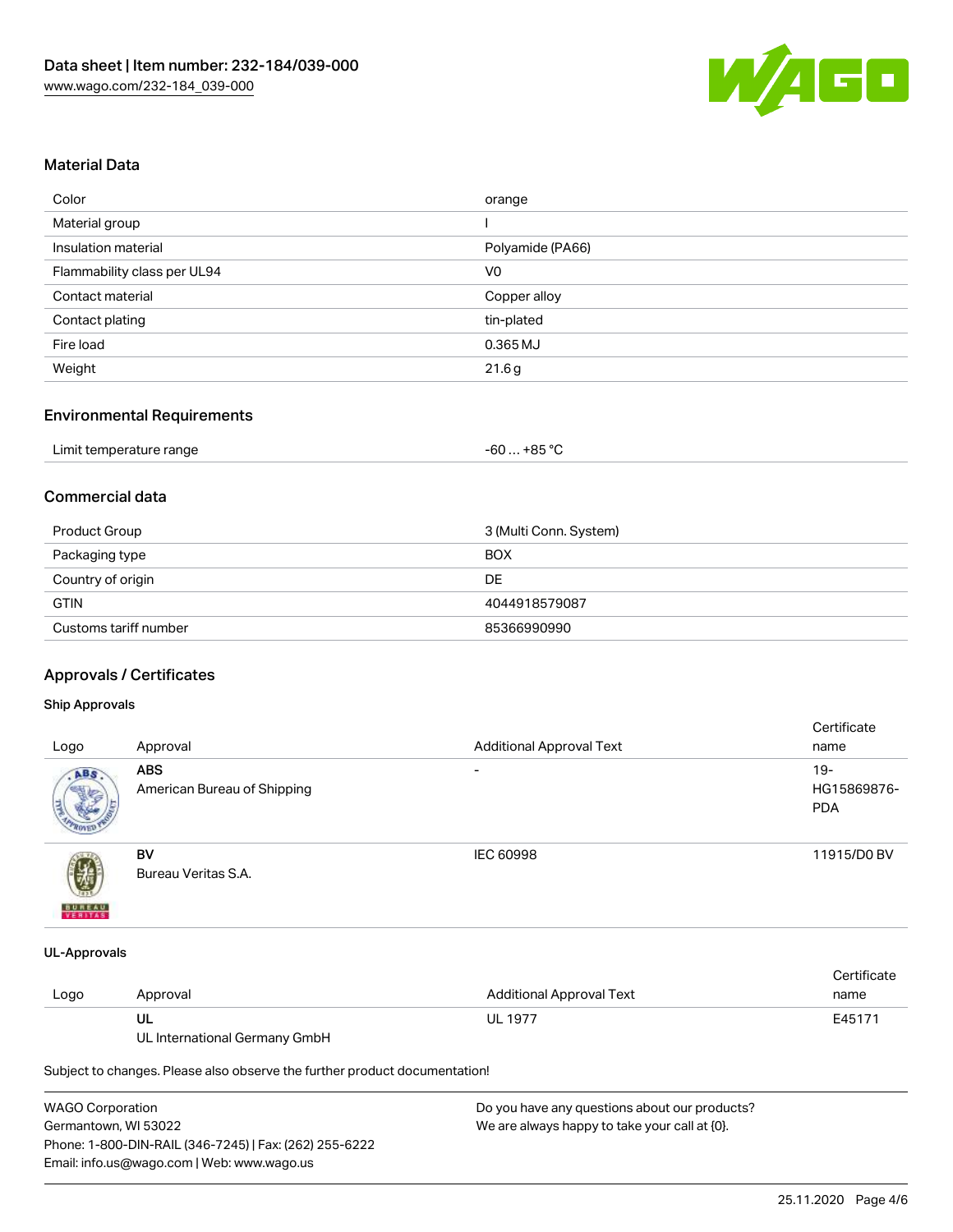



UR Underwriters Laboratories Inc. UL 1059 E45172

sec. 18

# Counterpart



Item no.231-654 1-conductor male connector; 2.5 mm²; Pin spacing 5.08 mm; 24-pole; 2,50 mm²; orange [www.wago.com/231-654](https://www.wago.com/231-654)

# Compatible products

| ×<br>۰, | ×<br>۰.<br>× | ۰, |  |
|---------|--------------|----|--|

|                                                 | Item no.: 231-661                                                          | Test plugs for female connectors; for 5 mm and 5.08 mm pin spacing; 2,50 mm <sup>2</sup> ; light gray |               | www.wago.com/231-661 |  |
|-------------------------------------------------|----------------------------------------------------------------------------|-------------------------------------------------------------------------------------------------------|---------------|----------------------|--|
| <b>Downloads</b>                                |                                                                            |                                                                                                       |               |                      |  |
| Documentation                                   |                                                                            |                                                                                                       |               |                      |  |
| <b>Additional Information</b>                   |                                                                            |                                                                                                       |               |                      |  |
| Technical explanations                          |                                                                            | Apr 3, 2019                                                                                           | pdf<br>3.6 MB | Download             |  |
| <b>CAD files</b>                                |                                                                            |                                                                                                       |               |                      |  |
| CAD data                                        |                                                                            |                                                                                                       |               |                      |  |
|                                                 | 2D/3D Models 232-184/039-000                                               |                                                                                                       | <b>URL</b>    | Download             |  |
| <b>CAE</b> data                                 |                                                                            |                                                                                                       |               |                      |  |
|                                                 | EPLAN Data Portal 232-184/039-000                                          |                                                                                                       | <b>URL</b>    | Download             |  |
|                                                 | ZUKEN Portal 232-184/039-000                                               |                                                                                                       | URL           | Download             |  |
| <b>PCB Design</b>                               |                                                                            |                                                                                                       |               |                      |  |
| Symbol and Footprint 232-184/039-000            |                                                                            | <b>URL</b>                                                                                            | Download      |                      |  |
|                                                 | Subject to changes. Please also observe the further product documentation! |                                                                                                       |               |                      |  |
| <b>WAGO Corporation</b><br>Germantown, WI 53022 | Phone: 1-800-DIN-RAIL (346-7245)   Fax: (262) 255-6222                     | Do you have any questions about our products?<br>We are always happy to take your call at {0}.        |               |                      |  |

Email: info.us@wago.com | Web: www.wago.us